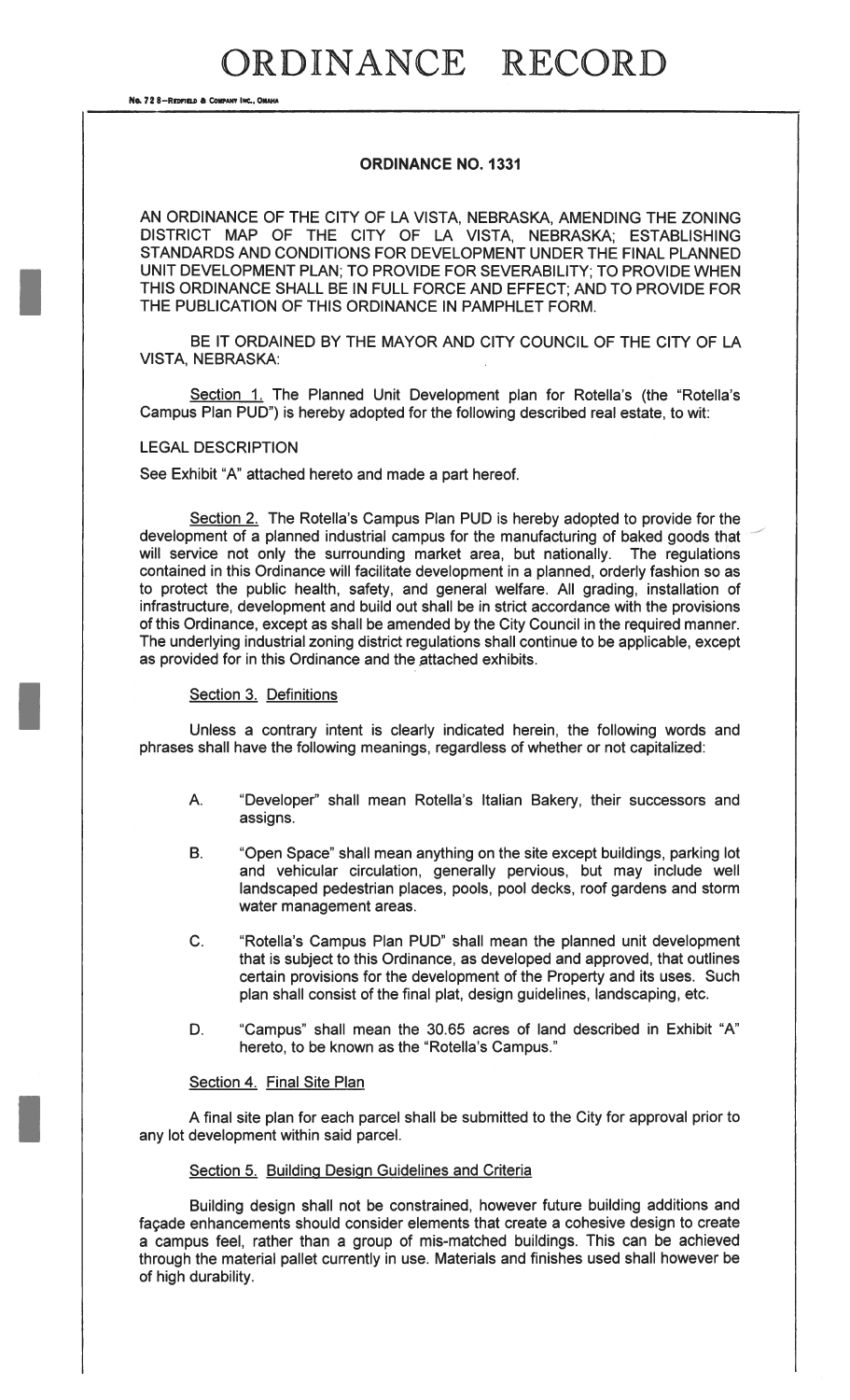No. 72 8-REDFIELD & COMPANY INC., OMAHA

Ordinance No. 1331

## Section 6. Conditions

All uses within the Subdivsion shall adhere to the underlying zoning district excep<sup>t</sup> as herein provided.

A. General Conditions

In addition, the following genera<sup>l</sup> site <sup>p</sup>lan criteria shall be integrated into and made par<sup>t</sup> of the Rotella's Campus Plan PUD.

- i. All subdivisions, public streets, public street rights-of-way and genera<sup>l</sup> development shall adhere to the standards and design criteria set forth in the La Vista Subdivision Regulations and the most current design standards adopted by the City of La Vista pertaining thereto unless otherwise stated within this Rotella's Campus Plan PUD.
- ii. Unless otherwise specified herein, the development of the Rotella's Campus Plan PUD shall comply with the applicable La Vista Zoning District Regulations or any other applicable City Codes.
- B. Land Use Design Criteria

Unless provided otherwise in this Rotella's Campus Plan PUD, all genera<sup>l</sup> use regulations, performance standards and provisions set forth in the La Vista Zoning Ordinance for the appropriate industrial zoning district shall apply to any development, additions, or redevelopment within the PUD overlay district.

- i. The intent of the design and layout of the Rotella's Campus Plan is to develop the site for manufacturing and distribution of baked goods, with office and limited retail as accessory uses.
	- a. **Building Height.** The maximum permitted building heights shall be the same as those listed in the 1-2 Heavy Industrial District regulations, excep<sup>t</sup> for the following:
		- 1. 55-feet for lots that do not front residential properties
		- 2. 130-feet for the planned cold storage facility on Lots 4, 5, 16, and 17 Oakdale Park.
	- b. Building Setback. Building setbacks shall be the same as those listed in the 1-2 Heavy Industrial District regulations unless otherwise approved by the City Council as par<sup>t</sup> of the PUD Plan marked as Exhibit "B".
	- c. Maximum Building Coverage. Shall be 75% of the lot area.
	- d. Signage. All signs identifying the project may be permitted with approval of <sup>a</sup> sign permit based upon the adopted sign regulations excep<sup>t</sup> as modified herein.

## C. Access and Off-Street Parking

- Access. Driveways shall be located so that no undue interference i. with the free movement of road traffic will result, to provide the required sight distance, and to provide the most-favorable driveway grade. Access points within the campus shall be limited to what is shown on the PUD Site Plan. Any deviation from this shall require the approval of the City.
- ii. Off-Street Parking. Parking on lots within the PUD overlay should be provided based on the Parking Recap provided in Table 3B of the PUD Plan marked as Exhibit "B".

Section 7. Severability Clause. If any section, subsection, sentence, clause or <sup>p</sup>hrase of this ordinance is, for any reason, held to be unconstitutional or invalid, such unconstitutionality or invalidity shall not affect the validity of the remaining portions of this ordinance. The Mayor and City Council of the City of La Vista hereby declare that it would have passed this ordinance and each section, subsection, sentence clause or phrase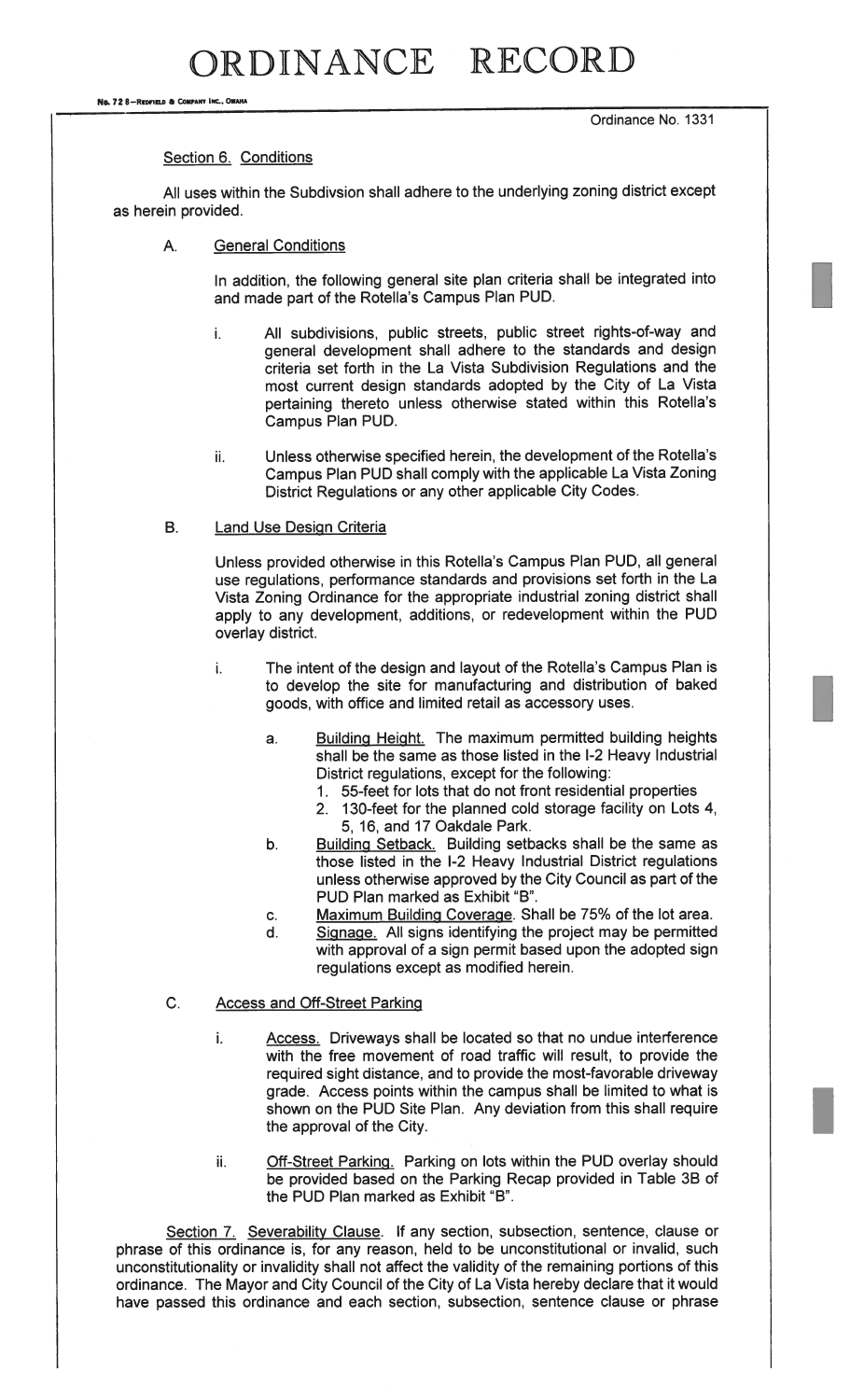No. 728-REDFIELD & COMPANY INC., OMAHA

Ordinance No. 1331

**EXHIBIT B**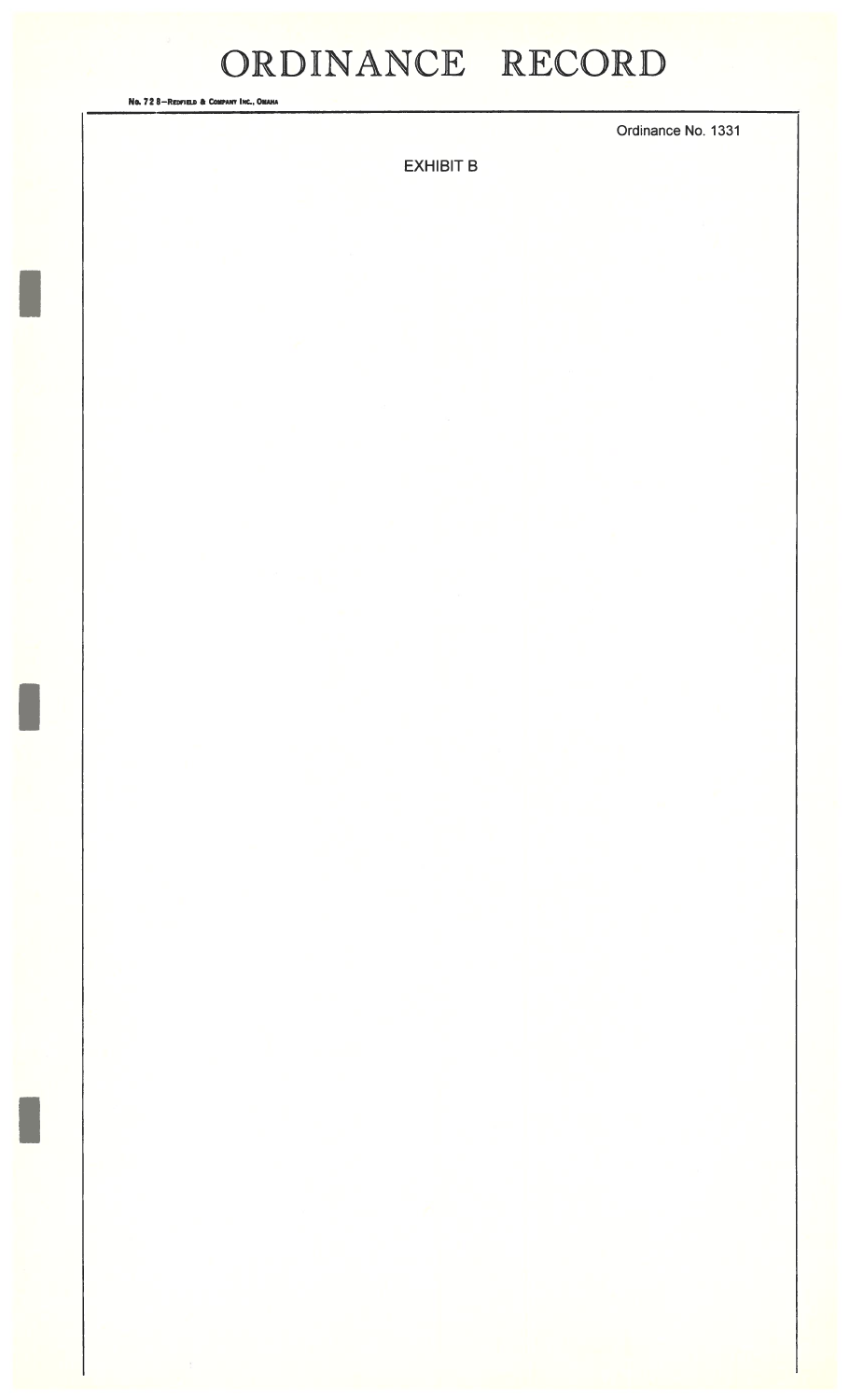No. 728-REDFIELD & COMPANY INC., OMAHA

 $\epsilon$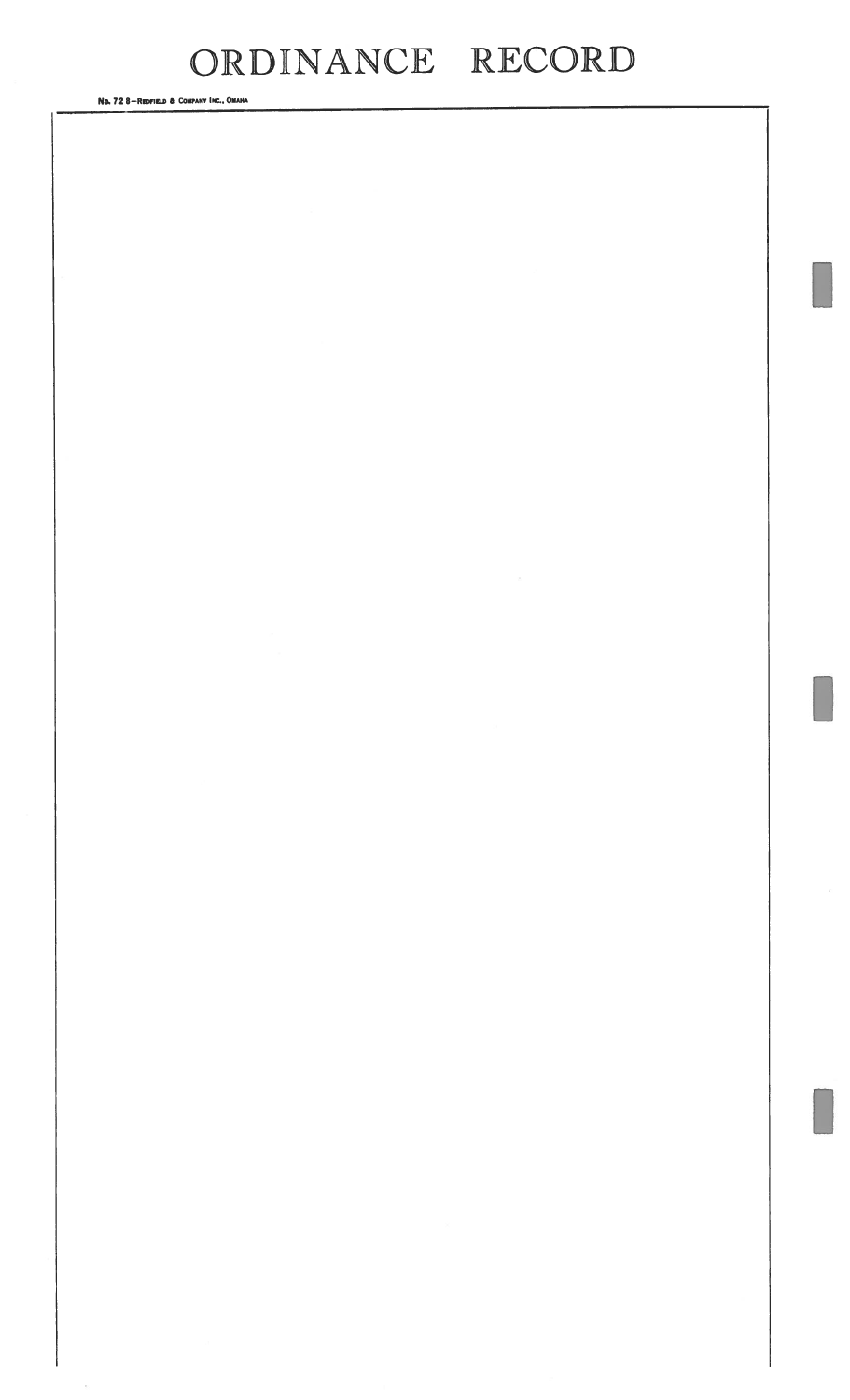No. 72 8-REDFIELD & COMPANY INC., OMAHA

Ordinance No. 1331

thereof, irrespective of the fact that any one or more sections, subsections, sentences, clauses or phrases be declared unconstitutional or invalid.

Section 8. That this Ordinance shall be in full force and effect after its passage, approval, and publication in pamphlet form as provided by law.

PASSED AND APPROVED THIS 18TH DAY OF SEPTEMBER, 2018.

CITY OF LA VISTA Douglas Kindig, Mayor

ATTEST:

Swithe me

Pamela A. Buethe, CMC City Clerk